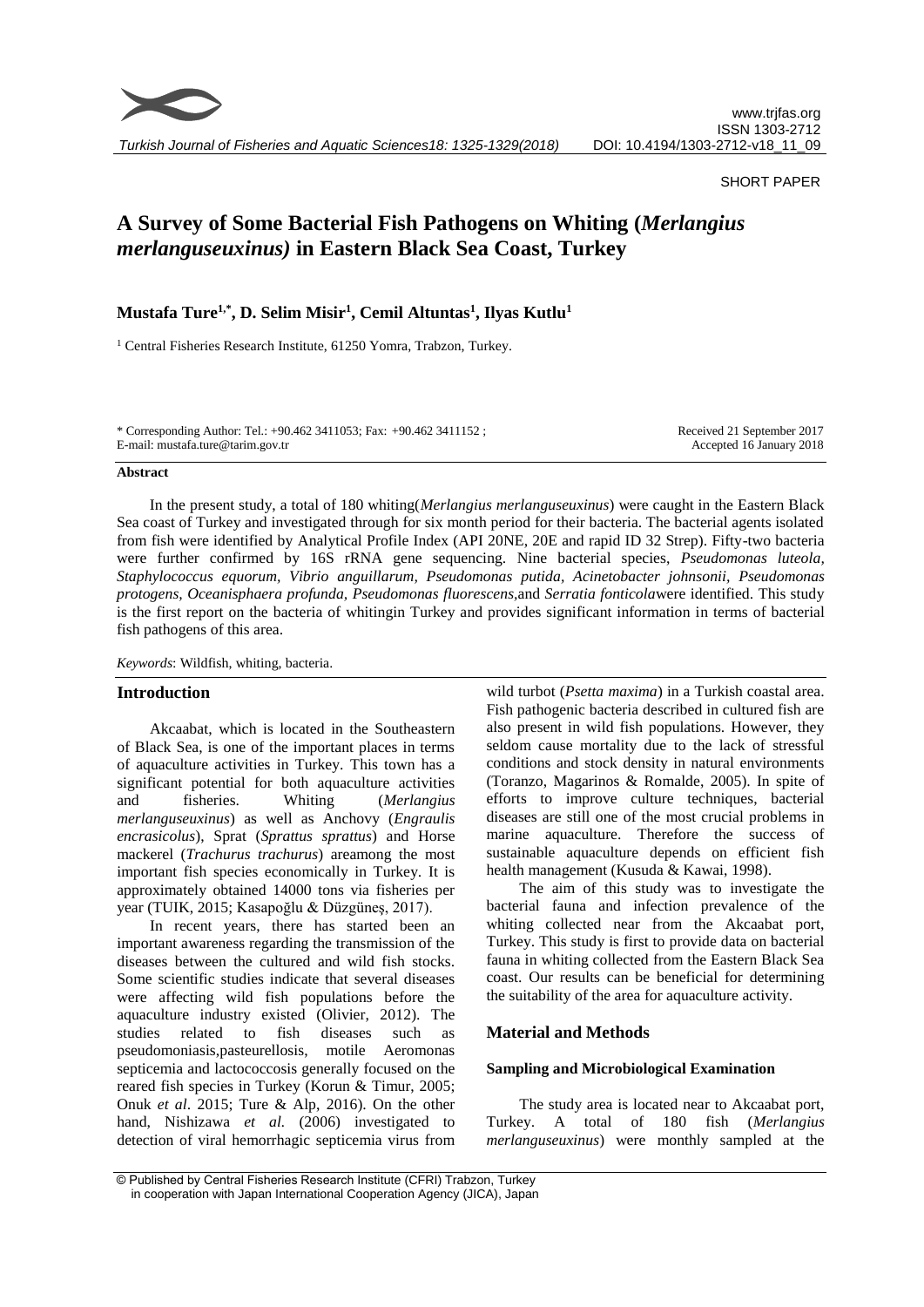period December 2016 and May 2017. All fish samples were caught by using different types of gill nets. The length and weight of fish varied between 14.3-17.7cm and 24.28-40.64g respectively. The temperature of water varied between 7.11°C and 11.55°C during sample collection were measured by CTD profile. Fish were examined for bacterial pathogens (Austin & Austin, 2012). For this purpose, fish samples were aseptically collected and transported to the laboratory (Central Fisheries Research Institute, Turkey, Laboratory of Fish Diseases) per month. 30 fish were sampled each sampling. The body surfaces of the fish were cleaned with ethyl alcohol before accessing internal organs. After that, liver and head-kidney of fish were streaked onto Nutrient agar and Tryptic soy agar (NA and TSA, Merck) and incubated at 25°C for 3 days. Following incubation, typical colonies were selected from the plate and streaked onto same media to check the purity of bacteria. Pure colonies were biochemically characterized by following biochemical tests: Gram staining, cytochrome oxidase, catalase, and motility. Analytical Profile Index (API 20NE, 20E and rapid ID 32 Strep) were performed to identify for bacteria species (Capkin, Terzi & Altinok, 2015). Isolates were stored in Nutrient broth (NB, Merck) supplemented with 15-20% glycerol at −80°C.

#### **PCR Amplification and Sequencing of Bacteria**

Genomic DNA of Gram-positive bacteria was extracted for the PCR assay by QIAamp DNA kit (Qiagen), according to the manufacturer's instructions. DNA was extracted from Gram-negative bacteria using a boiling technique with minor modifications described by Capkin *et al*. (2015). RNA/DNA calculator (Spectrophotometer, Biorad) was used to measure optical density at 260 and 280 nm. All strains were also identified by DNA sequencing of their 16S rRNA genes. A forward primer fDl (AGAGTTTGATCCTGGCTCAG) and reverse primer rP2 (ACGGCTACCTTGTTACGACTT) were used for PCR amplification (Weisburg, Barns, Pelletier & Lane, 1991). The universal primers were synthesized for a less conserved region of the small subunit 16S rRNA gene sequence of all bacteria. DNA amplification was performed with PCR master mix (Qiagen) in a thermocycler (Applied Biosystems) as described by Weisburg *et al*. (1991). The PCR products were subjected to electrophoresis in 1.5% (w/v) agarose gel prepared with 1×TBE (Tris-Borate-EDTA) buffer and run at 100 V for 30 min. The stained DNA bands were viewed by UV transillumination. The sizes of the PCR products were determined with the migration of 100-bp DNA ladder (Bio Basic).

Sequencing reaction was doneon a 10 μl scale using the BigDye® Terminator v3.1 Cycle Sequencing Kit (Applied Biosystems), according to the manufacturer's instructions. 1 μl of 125 mM of EDTA and 30 μl of 100% ethanol were added to each sequencing reaction, and the mixture was vortexed. After centrifugation, the supernatant was aspirated and discarded. Next, after drying the precipitate, 10 μl of Hi-Di Formamide was added to each reaction. ABI PRISM 3500 Genetic analyzer and POP-7 polymer were used as the separation machine and matrices. The sequence data were analyzed with ABI Prism DNA Sequencing Analysis Software v5.1. The quality value score 20 (QV20) was used as an indicator of sequencing quality. The derived nucleotide sequences were analyzed and aligned with the BioEdit Sequence Alignment Editor (NCBI). The 16S rRNA gene sequences of isolates have been submitted to the GenBank databases under relevant accession numbers.

## **Results**

Different bacterial species were isolated during the screening of 180 whiting for six months. There were no significant clinical signs of the collected fish. A total of 52 bacterial isolates (9 species) were identified to species level (Table 1). Two bacteria species were only identified by molecularly (sequencing). These bacteria species are *Vibrio* 

**Table 1.** Bacteria isolated from whiting and their molecular and biochemical identification rates

| Bacteria species        | N  | Molecular    | Accession | <b>API</b> Profiles | According               |  |
|-------------------------|----|--------------|-----------|---------------------|-------------------------|--|
|                         |    | Similarity % | number    | (NE/E/ID32)         | to API                  |  |
| Pseudomonas luteola     | 13 | 97           | MG779444  | NE/1563655          | P. luteola              |  |
| Staphylococcus equorum  | 10 | 98           | MG779447  | ID 32/34135301151   | Enterococcus hirae      |  |
| Vibrio anguillarum      |    | 98           | MG779441  | indefinable         | indefinable             |  |
| Pseudomonas putida      | 6  | 97           | MG779446  | NE/0540457          | P. putida               |  |
| Acinetobacter johnsonii |    | 98           | MG779440  | NE/0040071          | Acinotobacter baumannii |  |
| Pseudomonas protogens   | 5  | 96           | MG779445  | NE/0146555          | P. fluorescens          |  |
| Oceanisphaera profunda  | 3  | 97           | MG779442  | indefinable         | indefinable             |  |
| Pseudomonas fluorescens | 2  | 97           | MG779443  | NE/1146515          | P. fluorescens          |  |
| Serratia fonticola      |    | 96           | MG779448  | E/5304776           | S. fonticola            |  |
|                         |    |              |           |                     | E. aerogenes            |  |

N: number of bacteria isolated from fish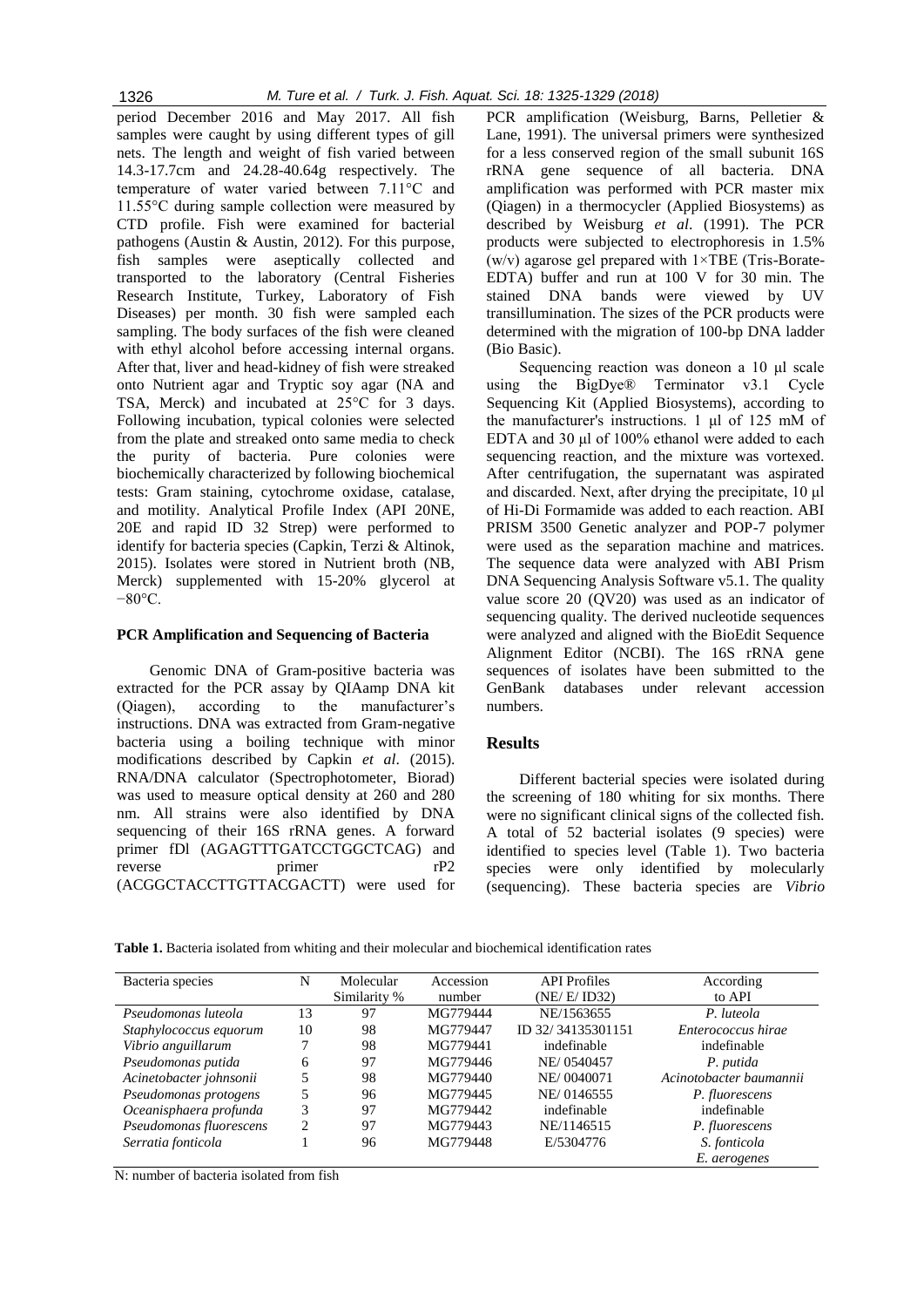*anguillarum*and *Oceanisphaera profunda*.The other bacteria isolated from the fish were identified by both biochemically (API) and molecularly. These bacteria species are *Pseudomonas luteola, Staphylococcus equorum, Pseudomonas putida, Acinetobacter johnsonii, Pseudomonas protogens, Pseudomonas fluorescens*and *Serratia fonticola*. *Pseudomonas luteola*was noted as the most common bacterial isolates in whiting. The identification of all strains was also confirmed by DNA sequencing of their 16S rRNA genes. 9 bacterial isolates have the expected 1500-bp PCR amplification product were shown Figure 1.

The 16S rRNA gene sequences of*P. luteola* (GenBank accession number MG779444), *S. equorum* (GenBank accession number MG779447), *V. anguillarum* (GenBank accession number MG779441), *P. putida* (GenBank accession number MG779446), *A. johnsonii* (GenBank accession number MG779440), *P. protogens* (GenBank accession number MG779445), *O. profunda* (GenBank accession number MG779442), *P. fluorescens* (GenBank accession number MG779443), and *S. fonticola* (GenBank accession number MG779448) strains have been deposited in GenBank databases (Table 1). 16S rRNA gene sequences of *P. luteola, S. equorum, V. anguillarum, P. putida, A. johnsonii, P. protogens, O. profunda, P. fluorescens, and S. fonticola* strains were demonstrated to have >96% similarity with reference strains (Accession numbers: NZ JRMB01000004.1, NZ CP013114.1, NC 015633.1, NC 002947.4, NZ CP010350.1, NC 021237.1, NZ CP021377.1, NC 016830.1, NZ CP011254.1) from Genbank. Also, the number of isolated bacteria at different sampling times and sampling organs were shown in Table 2.

#### **Discussion**

The current study is the first report on the

bacterial fauna of the whiting captured from the Eastern Black Sea coast of Turkey. This study provides new information about its bacterial fauna and determining the compatibility of this area for mariculture.

In this study, *Pseudomonas luteola*found to be the most prevalent bacteria in whiting, followed by *Staphylococcus equorum, Vibrio*   $angularum$ , and *Pseudomonas* Pseudomoniasisis the main disease caused by *Pseudomonas* species in fish. It is found in microbial flora of both freshwater and saltwater fish. These bacteria are generally considered as a possible opportunistic pathogen and may lead to secondary infections. Species of *Pseudomonas* causes numerous diseases including hemorrhagic septicemia, ulcerative disease, red spot disease and gill diseases (Austin & Austin, 2012). *P.putida, P. luteola, P. aeruginosa, P. fluorescens, P. chlororaphis*and *P. anguilliceptica*found to be the pathogenic species of *Pseudomonas* genusin Turkey (Ozturk & Altinok, 2014). In the present study, determination of a high number of strains belonging to *Pseudomonas* genus may indicate a considerable risk for aquaculture activities.

Vibriosis is a term for a group of well-known fish diseases and has a wide distribution and host range all over the world. Vibriosis, red-pest, and saltwater furunculosis are diseases caused by *Vibrio anguillarum*(*Listonella anguillarum*). The bacteria are Gram-negative, motile, rod-shaped and grow between at 5-40°C. They may behaveas opportunistic agents or be primer pathogens (Austin & Austin, 2012). *V. anguillarum* was first isolated from sea bream (*Sparus aurata*) in Turkey (Candan, 1991). It has subsequently been reported in many fish species including sea bass (*Dicentrarchus labrax)*, salmonid spp. (*Salmo salar*  and*Oncorhynchus mykiss*) and red porgy (*Pagrus pagrus*) in Turkey due to the uncontrolled fish transfer (Ozturk & Altinok, 2014).In this study,



**Figure 1**. Gel electrophoresis image of PCR product of 9 bacterial isolates. M: 100 bp DNA marker, 1-9: All bacterial isolates have the expected 1500-bp PCR amplification product.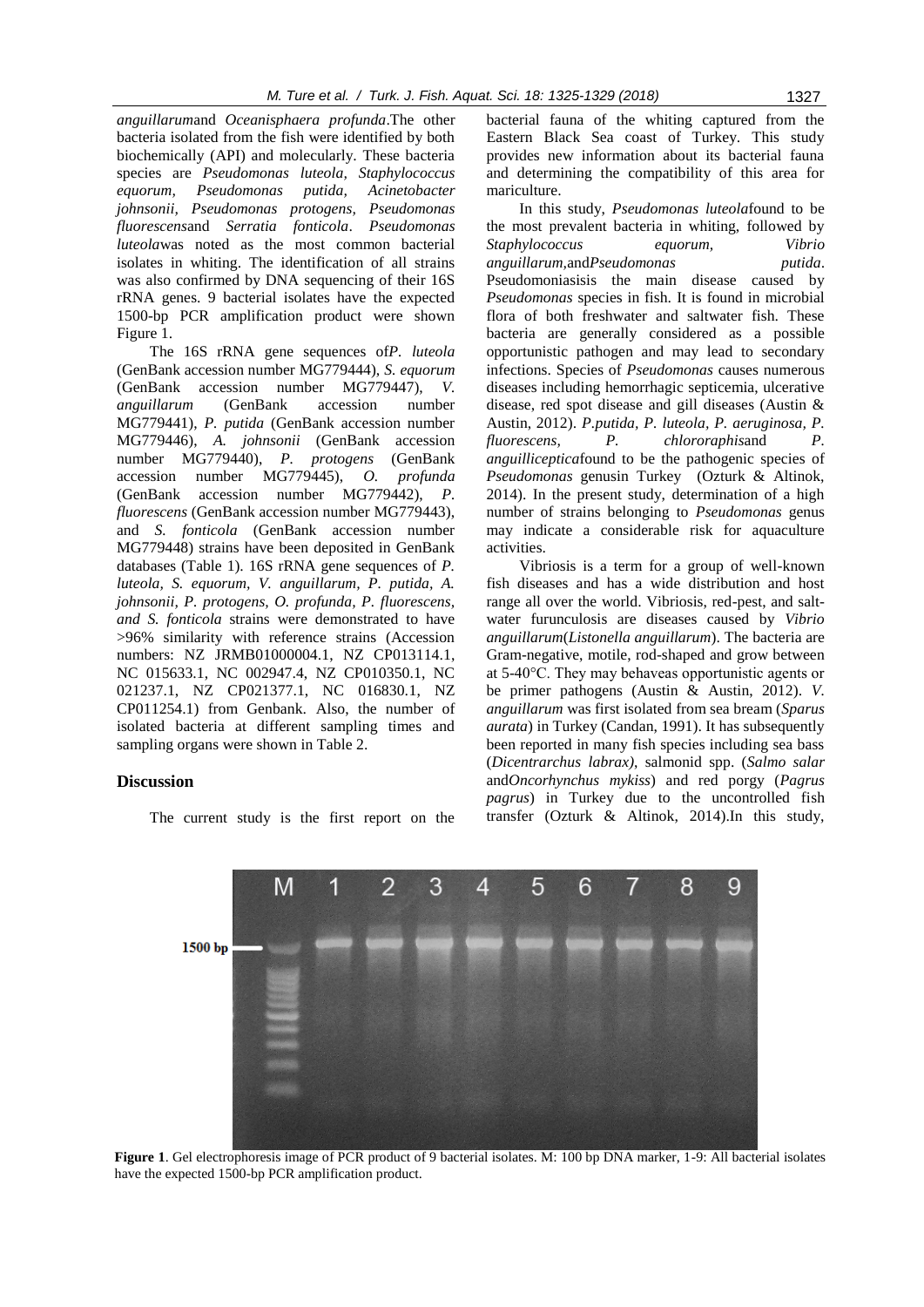| <b>Bacterial</b>        |    | Sampling time |     |     |     |     |     |    | Isolated from |  |
|-------------------------|----|---------------|-----|-----|-----|-----|-----|----|---------------|--|
| species                 | N  | Dec           | Jun | Feb | Mar | Apr | May | K  |               |  |
| Pseudomonas luteola     | 13 |               |     |     |     |     |     | 10 | 12            |  |
| Staphylococcus equorum  | 10 |               |     |     |     |     |     |    |               |  |
| Vibrio anguillarum      |    |               |     |     |     |     |     |    |               |  |
| Pseudomonas putida      |    |               |     |     |     |     |     |    |               |  |
| Acinetobacter johnsonii |    |               |     |     |     |     |     |    |               |  |
| Pseudomonas protogens   |    |               |     |     |     |     |     |    |               |  |
| Oceanisphaera profunda  |    |               |     |     |     |     |     |    |               |  |
| Pseudomonas fluorescens |    |               |     |     |     |     |     |    |               |  |
| Serratia fonticola      |    |               |     |     |     |     |     |    |               |  |

**Table 2.** Number of isolated bacteria at different sampling times and sampling organs

N: number of bacterial isolates, K: kidney, L: liver

*Vibrio anguillarum*strains were isolated from seven whiting especially in spring samplings. Consequently, this bacterial agent is still posing a risk for aquaculture facilities in Eastern Black Sea.

*Acinetobacter johnsonii*is a fish pathogenic bacteria belonging to *Acinetobacter* genus which are widely distributed in the environment. This bacteria from this genus are Gram-negative, non-motile, rods. The bacteria are precisely aerobic and grow at a temperature from 20ºC to 37ºC. These bacteria are also considered as a possible opportunistic pathogen (Kozinska, Pazdzior, Pekala& Niemcezuk, 2014). *Oceanisphaera profunda*is a bacteria isolated from marine bottom samples. The bacteria is Gramnegative, aerobic, halophilic and grow between at 4- 42°C (Romanenko *et al.* 2003). *Staphylococcus equorum* has frequently been isolated from fermented food products especially cheeses and sausages. They may be as exceptional opportunistic pathogens in some clinical situations. Moreover, they have emerged as causative agents of nosocomial infection (Irlinger *et al*. 2012). According to the available literature, *Oceanisphaera profunda* and *Staphylococcus equorum*have not been isolated from any fish species. In this study, *Staphylococcus equorum, Acinetobacter johnsonii*and *Oceanisphaera profunda*strains were isolated from ten, five and three fish samples respectively.

In the present study, all bacterial isolates were tried to identified by both API and 16S rRNA gene sequencing methods. However, there is a poor relationship between the phenotypic and genotypic identification methods. According to both identification methods, bacteria of *P. luteola, P. putida, P. fluorescens*and *S. fonticola* were identified correctly. It is believed that DNA sequencing method was more discriminative than the other methods.

In conclusion, the current study was to identify bacteria isolated from whiting which found in the mentioned area. In terms of bacterial fish pathogens, current case of this area has been revealed by the present study. Before performing aquaculture activities, the presence of these pathogens should be taken into consideration. Bacteria belonging to *Pseudomonas* genus were noted as the most common

bacteria. To our knowledge, in fish, thepresence of *Staphylococcus equorum* and *Oceanisphaera profunda*is the first report for Turkey.

## **Acknowledgement**

This study was funded by Central Fisheries Research Institute. Samples were collected while conducting field studies for a project named "Investigation of Gillnet and Effect in Black Sea Fisheries" TAGEM /HAYSUD/2015/A11/P-09/02.

#### **References**

- Austin, B., & Austin, D.A. (2012). Bacterial fish pathogens; diseases of farmed and wild fish. Springer, New York, London.
- Candan, A. (1991). Çipura (*Sparus aurata* l. 1758) yetiştiriciliğinde mevsimsel olarak görülen hastalık etkenlerinin tespit ve tedavi yönteminin geliştirilmesi. PhD Thesis. İstanbul: İstanbul Üniversity.
- Capkin, E., Terzi, E., & Altinok, I. (2015). Occurrence of antibiotic resistance genes in culturable bacteria isolated from Turkish trout farms and their local aquatic environment, *Dis Aquat Org* 114: 127-137. https://dx.doi.org/ 10.3354/dao02852.
- Irlinger, F., Loux, V., Bento, P., Gibrat, J.F., Straub, C., Bonnarme, P., Landaud, S., & Christophe Monnet, C. (2012). Genome Sequence of *Staphylococcus equorum*subsp. *equorum*Mu2, Isolated from a French Smear-Ripened Cheese, *Journal of Bacteriology*, 194 (18) 5141-5142. https://dx.doi.org/10.1128/JB.01038-12 J.
- Kasapoglu, N., & Duzgunes, E. (2017). The Common Problem in the Black Sea Fisheries: By-catch and Its Effects on the Fisheries Economy. *Turkish Journal of Fisheries and Aquatic Sciences*, 17: 387-394. https://dx.doi.org/ 10.4194/1303-2712-v17\_2\_18
- Korun, J., & Timur, G. (2005). The Fırst Pasteurellosis Case in Cultured Sea Bass *(Dıcentrarchus Labrax* L.) at Low Marine Water Temperatures in Turkey. *The Israeli Journal of Aquaculture – Bamidgeh* 57(3), 197-206[.http://hdl.handle.net/10524/19146](http://hdl.handle.net/10524/19146)
- Kozinska, A., Pazdzior, E., Pekala, A., & Niemczuk, W. (2014). *Acinetobacter johnsonii* and *Acinetobacter lwoffii*-the emerging fish pathogens, *Bull Vet Inst Pulawy* 58: 193-119. https://dx.doi.org/10.2478/bvip-2014-0029.